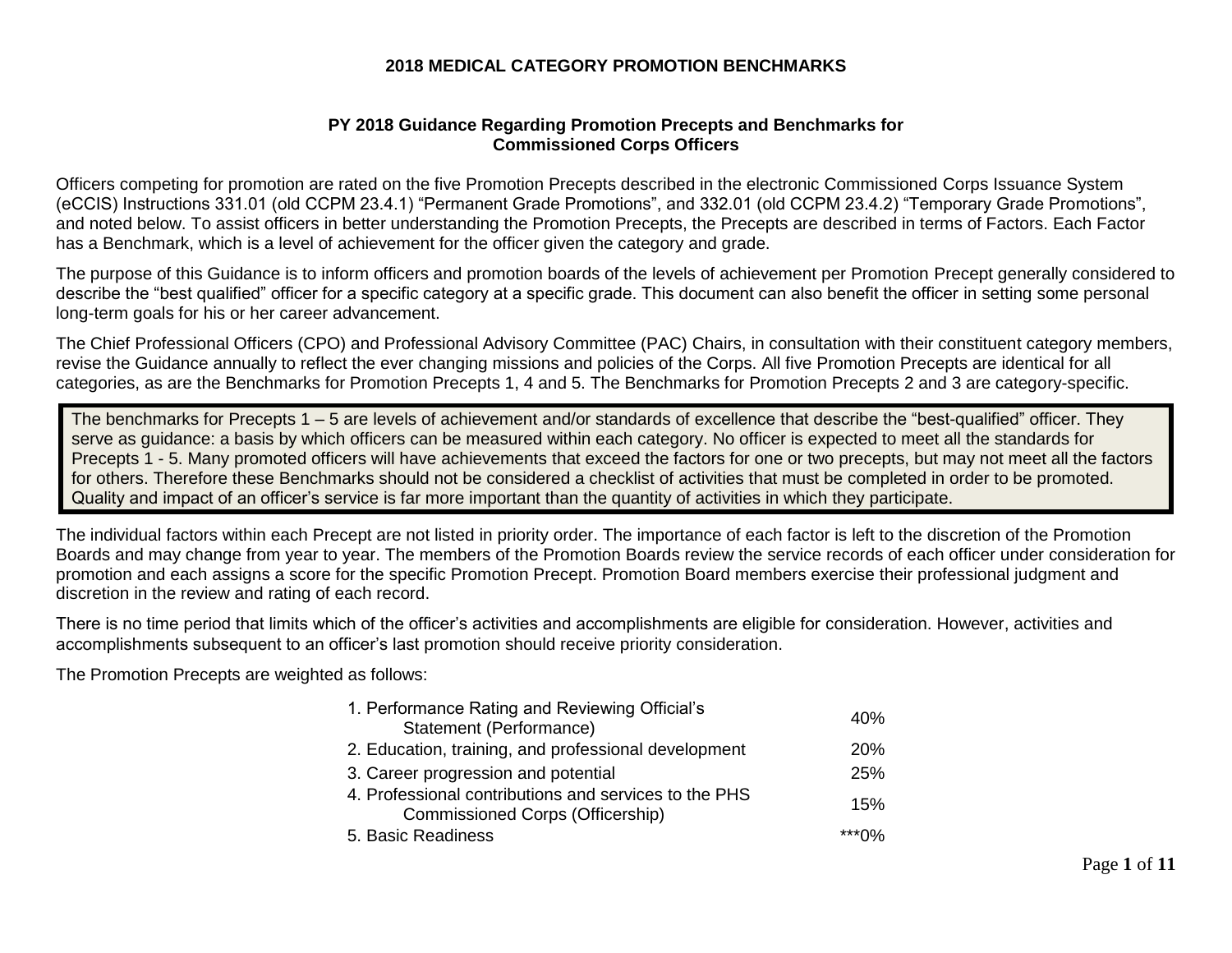## \*\*\*IMPORTANT NOTE\*\*\*:

*Although the Readiness precept no longer carries any weight with regard to numerical score for promotion, basic readiness remains one of the several administrative checks for promotion. Officers in a "not ready" status at the 31 Dec RedDOG status report prior to the promotion year will receive an automatic Board Not Recommend. In addition, officers in a "not ready" status at the subsequent 31 March RedDOG status report, who were otherwise successful, will be removed from the successful list. Officers are advised to maintain basic readiness at all times.*

Promotion Board members examine many documents in the officer's electronic Official Personnel Folder (eOPF) during the promotion review. Examples of these documents include, but are not limited to: Commissioned Officers' Effectiveness Report (COER); Promotion Information Report (PIR); curriculum vitae; the Officer's and Reviewing Official's Statements; award narratives; and letters of appreciation. The most recent COERs (e.g., the last 3-5 years) are generally given the most consideration by Promotion Board members, although earlier COERs may also be reviewed.

Career development resources (e.g., Curriculum Vitae (CV) reviews, mentoring, internet training tools, career development seminars, fellow officers, serving in similar roles, etc.) provided by the PACs, agency liaisons, Division of Commissioned Corps Personnel and Readiness (DCCPR), and the CPOs should be explored and fully utilized by all officers.

The Benchmarks will change as the Commissioned Corps continues to evolve. Any comments or suggestions that you have on the Benchmarks may be submitted to your PAC Chair, and will be carefully considered for incorporation into the next annual revision.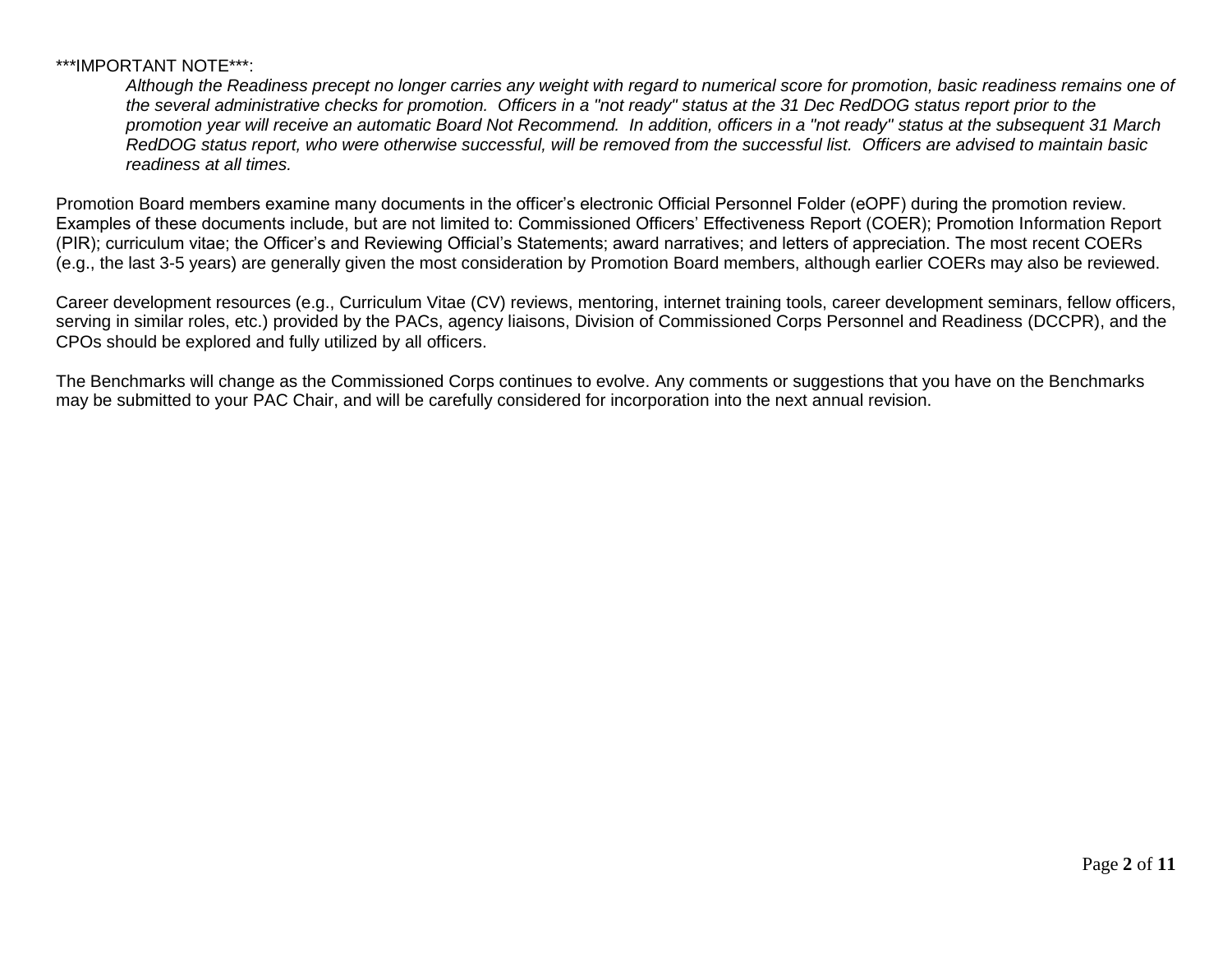| 1. Performance Rating and Reviewing Official's Statement (Performance)                                                                                  |                                                                                                                                                                            |                                                                                                                                                                                       |                                                                                                                                                                                                            |                                                                                                                                                                                                      |
|---------------------------------------------------------------------------------------------------------------------------------------------------------|----------------------------------------------------------------------------------------------------------------------------------------------------------------------------|---------------------------------------------------------------------------------------------------------------------------------------------------------------------------------------|------------------------------------------------------------------------------------------------------------------------------------------------------------------------------------------------------------|------------------------------------------------------------------------------------------------------------------------------------------------------------------------------------------------------|
| <b>Factor</b>                                                                                                                                           | <b>Benchmarks</b><br>$P-O2*$                                                                                                                                               | <b>Benchmarks</b><br>$T-O4/P-O3*$                                                                                                                                                     | <b>Benchmarks</b><br><b>T-05/P-04</b>                                                                                                                                                                      | <b>Benchmarks</b><br>T-06/P-05/P-06                                                                                                                                                                  |
| • Commissioned Officers'<br><b>Effectiveness Report</b><br>(COER)<br>Based on information<br>contained in the Officer's<br>Statement, separate from the | The primary focus in<br>reviewing the COER should<br>be on the accompanying<br>narrative rather than on the<br>indicated value.                                            | The primary focus in<br>reviewing the COER should<br>be on the accompanying<br>narrative rather than on the<br>indicated value.                                                       | The primary focus in<br>reviewing the COER should<br>be on the accompanying<br>narrative rather than on the<br>indicated value.                                                                            | The primary focus in reviewing<br>the COER should be on the<br>accompanying narrative rather<br>than on the indicated value.<br>Secondary assessment will                                            |
| Reviewing Official's<br>Statement, the officer will be<br>rated on promotion readiness<br>as it relates to:                                             | Secondary assessment will<br>include a review of the COER<br>score, in the context of the<br>officer's performance trends.                                                 | Secondary assessment will<br>include a review of the COER<br>score, in the context of the<br>officer's performance trends.                                                            | Secondary assessment will<br>include a review of the COER<br>score, in the context of the<br>officer's performance trends.                                                                                 | include a review of the COER<br>score, in the context of the<br>officer's performance trends.                                                                                                        |
| o Progression of<br>responsibility<br>$\circ$ Achievement and<br>contributions to the<br>agency mission<br>o Personal accountability                    | Guidance provided as<br>needed/requested to<br>complete assignments of<br>moderate complexity and<br>impact. Skill development<br>reflects potential for<br>leadership and | Guidance provided as<br>needed/requested to<br>complete assignments of<br>moderate complexity and<br>impact. Skill development<br>reflects potential for<br>leadership and            | Evidence of independent<br>performance of complex<br>tasks requiring a high level of<br>proficiency and increasing<br>responsibility with positive<br>impact on the program.<br>Demonstrated leadership of | Independent initiative,<br>evidenced by development,<br>oversight, coordination and/or<br>leadership/accountability of<br>projects of exceptional<br>difficulty with required level of<br>expertise. |
| for developing skills<br>and leadership<br>effectiveness                                                                                                | willingness/ability to assume<br>increasing levels of<br>responsibility.<br>Completes assigned duty-<br>related mandatory training                                         | willingness/ability to assume<br>increasing levels of<br>responsibility. Completes<br>assigned duty-related<br>mandatory training and<br>elective training to<br>complement mandatory | program teams or projects.<br>Completes assigned duty-<br>related mandatory training<br>and elective training to                                                                                           | Completes assigned duty-<br>related mandatory training and<br>elective training to<br>complement mandatory<br>training.                                                                              |
|                                                                                                                                                         | and elective training to<br>complement mandatory<br>training.                                                                                                              | training.<br>Supporting information that<br>professional development                                                                                                                  | complement mandatory<br>training.<br>Supporting information that                                                                                                                                           | Supporting information that<br>professional development<br>contributes to the agency<br>missions.                                                                                                    |
|                                                                                                                                                         | Supporting information that<br>professional development<br>contributes to the agency<br>missions.                                                                          | contributes to the agency<br>missions.<br>The officer demonstrates they<br>efficiently and effectively work                                                                           | professional development<br>contributes to the agency<br>missions.<br>The officer demonstrates they                                                                                                        | The officer demonstrates they<br>efficiently and effectively work<br>at a higher level than their<br>current grade.                                                                                  |
|                                                                                                                                                         | The officer demonstrates they<br>efficiently and effectively work<br>at their current grade.                                                                               | at a higher level than their<br>current grade.                                                                                                                                        | efficiently and effectively work<br>at a higher level than their<br>current grade.                                                                                                                         |                                                                                                                                                                                                      |

## PY 2018 FACTORS and BENCHMARKS FOR PROMOTION PRECEPTS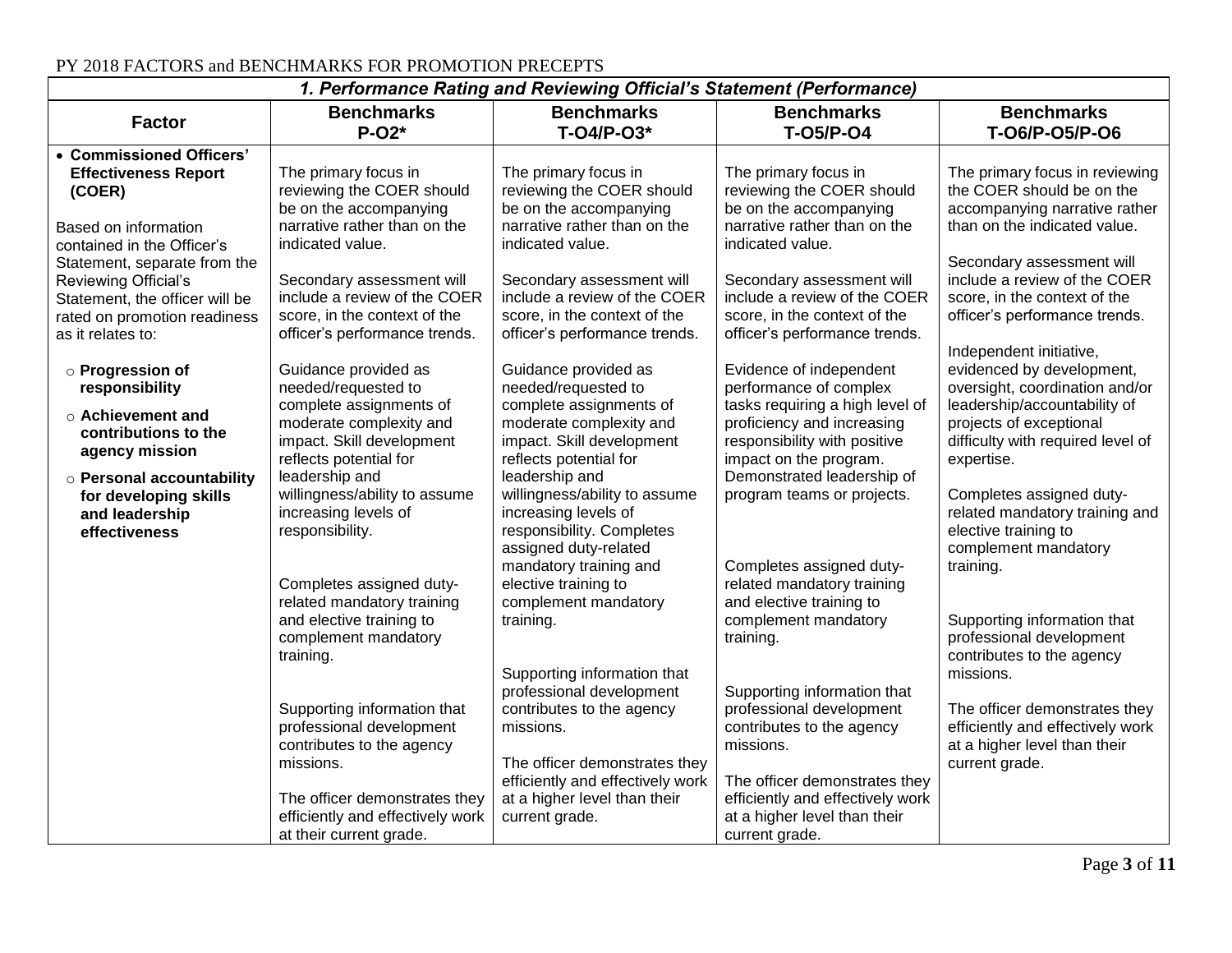|                                                        |                                                            | 1. Performance Rating and Reviewing Official's Statement (Performance) |                                                                 |                                                                  |
|--------------------------------------------------------|------------------------------------------------------------|------------------------------------------------------------------------|-----------------------------------------------------------------|------------------------------------------------------------------|
| <b>Factor</b>                                          | <b>Benchmarks</b><br>$P-O2*$                               | <b>Benchmarks</b><br>T-04/P-03*                                        | <b>Benchmarks</b><br><b>T-05/P-04</b>                           | <b>Benchmarks</b><br>T-06/P-05/P-06                              |
| • Award History**                                      | There should be a record of                                | There should be a record of                                            | There should be a record of                                     | There should be a record of                                      |
|                                                        | awards across the career.                                  | awards across the career.                                              | awards across the career.                                       | awards across the career.                                        |
| Progression of awards,                                 | Officers should strive for                                 | Officers should strive for                                             | Officers should strive for                                      | Officers should strive for levels                                |
| relevance to mission, quality,                         | increasing levels of                                       | increasing levels of                                                   | levels of achievement that                                      | of achievement that                                              |
| as well as quantity, across<br>the career is assessed: | achievement including team<br>or unit participation, which | achievement that reflect<br>superior efforts, including                | are distinctly greater than<br>expected and which should        | demonstrate increasing impact<br>and result in progressively     |
|                                                        | may result in individual or unit                           | team or unit participation,                                            | result in progressively higher                                  | higher individual awards or                                      |
| $\circ$ PHS Individual and Unit                        | awards (e.g., a PHS Citation                               | which may result in individual                                         | individual awards or unit                                       | unit recognition (e.g., an                                       |
| Honor Awards (e.g., PHS                                | Medal or Unit                                              | or unit awards (e.g., an                                               | recognition (e.g., a                                            | Outstanding Service Medal or                                     |
| <b>Citation Medal,</b>                                 | Commendation).                                             | Achievement Medal or Unit                                              | <b>Commendation Medal or Unit</b>                               | Outstanding Unit Citation).                                      |
| <b>Outstanding Service</b>                             |                                                            | Commendation).                                                         | Commendation).                                                  |                                                                  |
| <b>Medal, Unit</b>                                     | Division, Institute, and                                   |                                                                        |                                                                 | Division, Institute, and Agency                                  |
| <b>Commendation</b> )                                  | Agency (including non-DHHS                                 | Division, Institute, and                                               | Division, Institute, and                                        | (including non-DHHS                                              |
|                                                        | agencies), and professional                                | Agency (including non-DHHS                                             | Agency (including non-DHHS                                      | agencies), and professional                                      |
| ○ Other Awards &                                       | organization awards, and                                   | agencies), and professional                                            | agencies), and professional                                     | organization awards, and                                         |
| <b>Recognition</b>                                     | recognition such as letters of                             | organization awards, and                                               | organization awards, and                                        | recognition such as letters of                                   |
|                                                        | commendation.                                              | recognition such as letters of                                         | recognition such as letters of                                  | commendation.                                                    |
| ○ PHS Service Awards                                   |                                                            | commendation.                                                          | commendation.                                                   |                                                                  |
| (e.g., Isolated Hardship                               | Awards should clearly reflect                              |                                                                        |                                                                 | Awards should clearly reflect                                    |
| Service Award, Special<br><b>Assignment Service</b>    | the impact(s) that evolve from<br>responsibility and       | Awards should clearly reflect<br>the impact(s) that evolve from        | Awards should clearly reflect<br>the impact(s) that evolve from | the impact(s) that evolve from<br>responsibility and performance |
| Award)                                                 | performance of the officer.                                | responsibility and                                                     | responsibility and                                              | of the officer.                                                  |
|                                                        |                                                            | performance of the officer.                                            | performance of the officer.                                     |                                                                  |
| . Reviewing Official's                                 | <b>Exhibits Leadership</b>                                 | <b>Exhibits Leadership</b>                                             | <b>Demonstrates Leadership</b>                                  | <b>Accomplished Leadership</b>                                   |
| <b>Assessment for Promotion</b>                        | <b>Qualities</b>                                           | <b>Qualities</b>                                                       | <b>Skills</b>                                                   | Role                                                             |
| <b>Readiness</b>                                       |                                                            |                                                                        |                                                                 | Recognized leaders who have                                      |
| Based on information                                   | Recognized junior officers                                 | Recognized junior officers<br>with the potential and                   | Recognized exceptional<br>personal leadership skill and         | moved into key leadership roles                                  |
| contained in the Reviewing                             | with the potential and<br>inspiration to influence.        | inspiration to influence.                                              | significant potential or                                        | and have a proven record of                                      |
| Official's Statement (separate                         |                                                            |                                                                        | competence as a leader or                                       | expertise, influence and                                         |
| from the Officer's Statement),                         | For example: As documented                                 | For example: As documented                                             | manager.                                                        | achievement (e.g., Subject                                       |
| the officer will be rated on                           | in ROS, candidate excels:                                  | in ROS, candidate excels:                                              |                                                                 | Matter Expert, Program                                           |
| promotion readiness as it                              |                                                            | a) In attributes that serve the                                        | For example: As documented                                      | Chief/Director or equivalent).                                   |
| relates to:                                            | a) In attributes that serve the                            | leadership in a group, team,                                           | in ROS, candidate excels by:                                    | For example: As documented in                                    |
|                                                        | leadership in a group, team,                               | committee, or branch work                                              | a) Contributing to and                                          | ROS, candidate excels as:                                        |
| ○ Current Leadership Role                              | committee, or branch work                                  | and with the potential for                                             | supporting a management,                                        | a) A subject matter expert,                                      |
| in Command/Agency                                      | and with the potential for<br>team leadership or           | team leadership or                                                     | supervisory, technical or                                       | senior management, and/or                                        |
|                                                        | management role.                                           | management role.                                                       | clinical expert and/or                                          | special advisory/consultant                                      |
| o Progression of                                       |                                                            |                                                                        | program leadership role.                                        | position.                                                        |
| <b>Leadership Potential</b>                            | and/or                                                     | and/or                                                                 | and/or                                                          | and/or                                                           |
|                                                        |                                                            |                                                                        |                                                                 |                                                                  |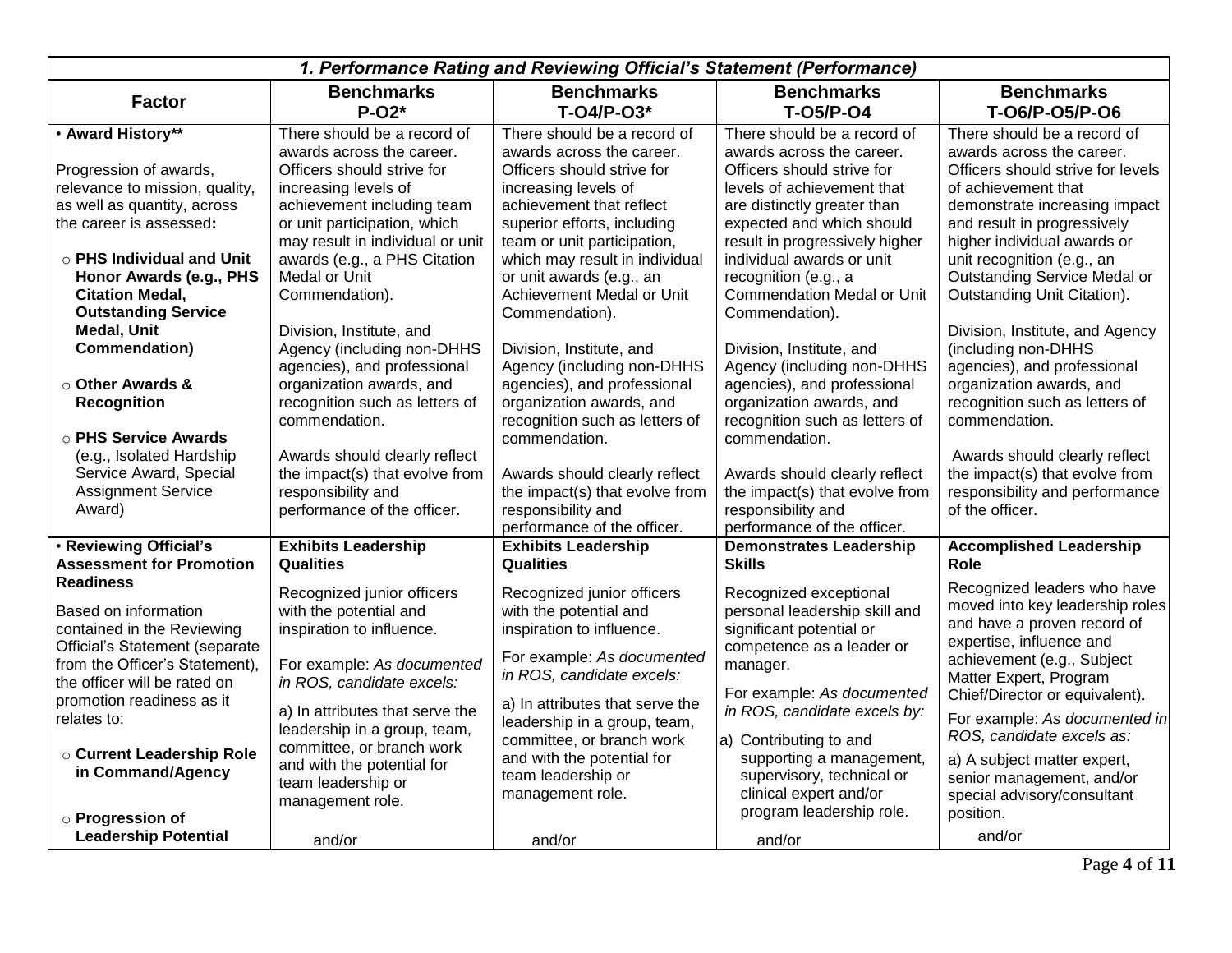| 1. Performance Rating and Reviewing Official's Statement (Performance)                                                                                                                                                                                                                                                                                                              |                                                                                                                                                                                                   |                                                                                                                                                                                                   |                                                                                                                                                                                                         |                                                                                                                                                                                                                                |
|-------------------------------------------------------------------------------------------------------------------------------------------------------------------------------------------------------------------------------------------------------------------------------------------------------------------------------------------------------------------------------------|---------------------------------------------------------------------------------------------------------------------------------------------------------------------------------------------------|---------------------------------------------------------------------------------------------------------------------------------------------------------------------------------------------------|---------------------------------------------------------------------------------------------------------------------------------------------------------------------------------------------------------|--------------------------------------------------------------------------------------------------------------------------------------------------------------------------------------------------------------------------------|
| <b>Factor</b>                                                                                                                                                                                                                                                                                                                                                                       | <b>Benchmarks</b><br>$P-O2*$                                                                                                                                                                      | <b>Benchmarks</b><br>$T-O4/P-O3*$                                                                                                                                                                 | <b>Benchmarks</b><br><b>T-05/P-04</b>                                                                                                                                                                   | <b>Benchmarks</b><br>T-06/P-05/P-06                                                                                                                                                                                            |
| $\circ$ Contribution to the<br><b>Agency Missions</b>                                                                                                                                                                                                                                                                                                                               | b) As a member of a task<br>force or similar group at, or<br>above, the Agency, local or<br>regional level.                                                                                       | b) As a member of a task<br>force or similar group at, or<br>above, the Agency, local or<br>regional level.                                                                                       | b) Serving as a leader of a<br>task force or similar group at,<br>or above, the Agency, local or<br>regional level.                                                                                     | b) Leader of a task force or a<br>similar group at either the<br>Agency, regional, national or<br>international level.                                                                                                         |
|                                                                                                                                                                                                                                                                                                                                                                                     | Other considerations may<br>include:                                                                                                                                                              | Other considerations may<br>include:                                                                                                                                                              | Other considerations may<br>include:                                                                                                                                                                    | Other considerations may<br>include:                                                                                                                                                                                           |
|                                                                                                                                                                                                                                                                                                                                                                                     | Authorship of publications or<br>other written communication<br>or oral presentations that<br>strive for increasing impact<br>at, or above, the local/<br>regional, Branch, or Division<br>level. | Authorship of publications or<br>other written communication<br>or oral presentations that<br>strive for increasing impact<br>at, or above, the local/<br>regional, Branch, or Division<br>level. | Primary or secondary<br>authorship of publications or<br>other written communication<br>or oral presentations that<br>achieve increasing impact at<br>or above the local, regional,<br>or Agency level. | Primary, secondary or senior<br>authorship of publications or<br>other written communication or<br>oral presentations that achieve<br>increasing impact at either the<br>regional, national, international<br>or Agency level. |
|                                                                                                                                                                                                                                                                                                                                                                                     |                                                                                                                                                                                                   | Engages in collateral<br>activities that contribute to the<br>Agency/PHS mission.                                                                                                                 | Engages in collateral<br>activities that contribute to the<br>Agency/PHS mission.                                                                                                                       | Evidence that career duties<br>and collateral activities<br>contribute to visibility and<br>impact of the Agency/PHS<br>Commissioned Corps mission.                                                                            |
| * - Temporary O2 and O3 promotions for all categories and Temporary O4 promotions for the Medical and Dental Categories are determined by an<br>administrative file review as outlined in Commissioned Corps Instruction (CCI) 332.01 (old CC 23.4.2, 6-2). Officers are encouraged to use the Factors and<br>Benchmarks listed for T-O4/P-O2 & O3 for career development purposes. |                                                                                                                                                                                                   |                                                                                                                                                                                                   |                                                                                                                                                                                                         |                                                                                                                                                                                                                                |

\*\* - Please refer to CCI 511.01 (old CC 27.1.1) Awards Program for a description of the Honor and Service Awards.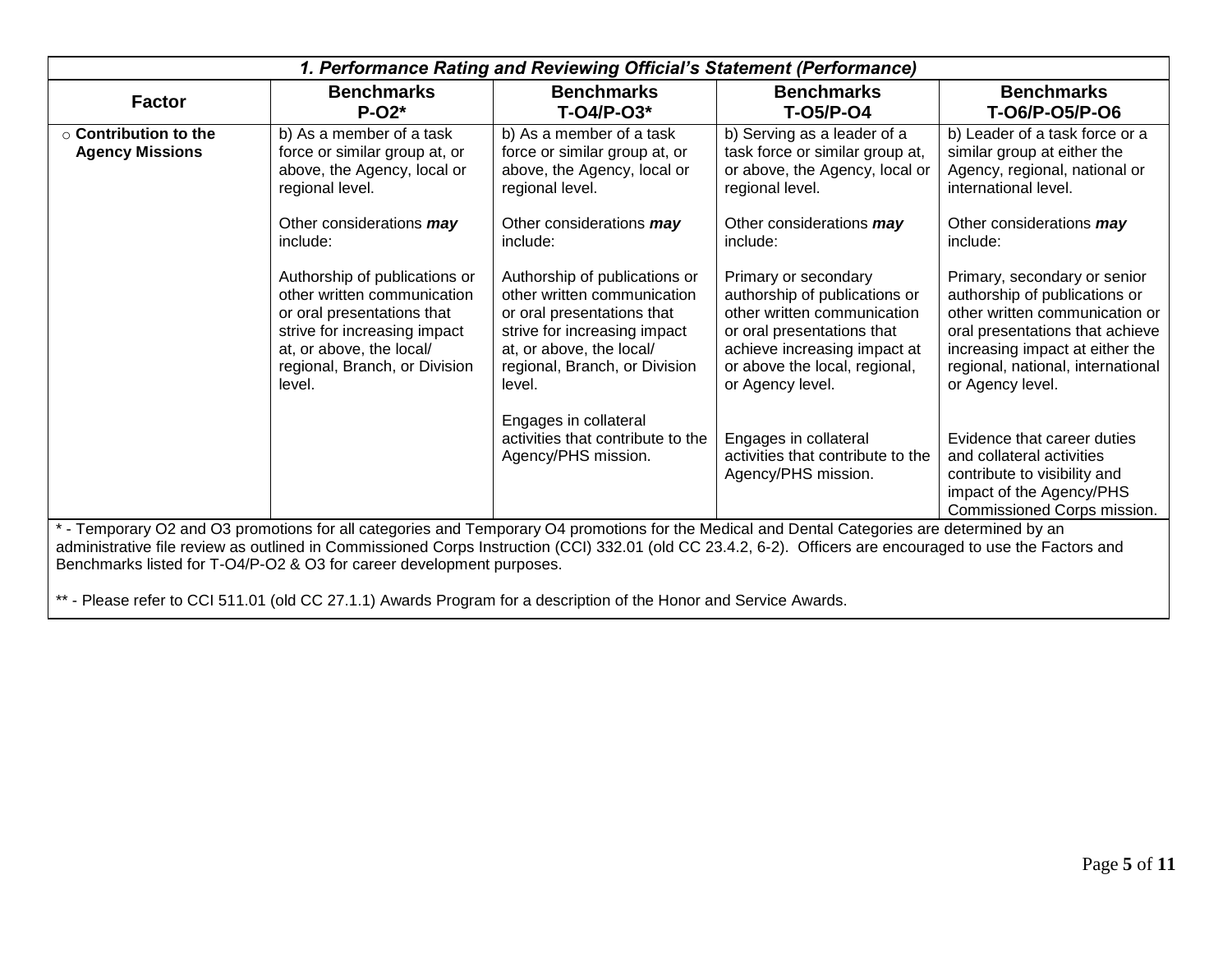|                                                                              | 2. Education, Training & Professional Development                                                                                                                                                                                                                                                                                                                                                                                                                                            |                                                                                                                                                                                                                                                                                                                                                                                                                                                                                                                                                                                                            |                                                                                                                                                                                                                                                                                                                                                                                                                                                                                                                                                                                                                                                                              |  |  |
|------------------------------------------------------------------------------|----------------------------------------------------------------------------------------------------------------------------------------------------------------------------------------------------------------------------------------------------------------------------------------------------------------------------------------------------------------------------------------------------------------------------------------------------------------------------------------------|------------------------------------------------------------------------------------------------------------------------------------------------------------------------------------------------------------------------------------------------------------------------------------------------------------------------------------------------------------------------------------------------------------------------------------------------------------------------------------------------------------------------------------------------------------------------------------------------------------|------------------------------------------------------------------------------------------------------------------------------------------------------------------------------------------------------------------------------------------------------------------------------------------------------------------------------------------------------------------------------------------------------------------------------------------------------------------------------------------------------------------------------------------------------------------------------------------------------------------------------------------------------------------------------|--|--|
| <b>Factor</b>                                                                | <b>Benchmarks</b><br>T-04/P-03                                                                                                                                                                                                                                                                                                                                                                                                                                                               | <b>Benchmarks</b><br><b>T-05/P-04</b>                                                                                                                                                                                                                                                                                                                                                                                                                                                                                                                                                                      | <b>Benchmarks</b><br>T-06/P-05/P-06                                                                                                                                                                                                                                                                                                                                                                                                                                                                                                                                                                                                                                          |  |  |
| · Professional Degree (Required)                                             | MD or DO                                                                                                                                                                                                                                                                                                                                                                                                                                                                                     | MD or DO                                                                                                                                                                                                                                                                                                                                                                                                                                                                                                                                                                                                   | MD or DO                                                                                                                                                                                                                                                                                                                                                                                                                                                                                                                                                                                                                                                                     |  |  |
| · Medical licensure (Required)                                               | Current                                                                                                                                                                                                                                                                                                                                                                                                                                                                                      | Current                                                                                                                                                                                                                                                                                                                                                                                                                                                                                                                                                                                                    | Current                                                                                                                                                                                                                                                                                                                                                                                                                                                                                                                                                                                                                                                                      |  |  |
| . Medical residency and/or<br>specialty training<br>(Examples of excellence) | Yes; multiple residencies and/or<br>specialty trainings                                                                                                                                                                                                                                                                                                                                                                                                                                      | Yes; multiple residencies and/or<br>specialty trainings                                                                                                                                                                                                                                                                                                                                                                                                                                                                                                                                                    | Yes; multiple residencies and/or<br>specialty trainings                                                                                                                                                                                                                                                                                                                                                                                                                                                                                                                                                                                                                      |  |  |
| <b>Current board certification</b><br>(Examples of excellence)               | Yes; multiple board certifications;<br>fellowship in specialty college                                                                                                                                                                                                                                                                                                                                                                                                                       | Yes; multiple board certifications;<br>fellowship in specialty college                                                                                                                                                                                                                                                                                                                                                                                                                                                                                                                                     | Yes; multiple board certifications;<br>fellowship in specialty college                                                                                                                                                                                                                                                                                                                                                                                                                                                                                                                                                                                                       |  |  |
| <b>Continuing Medical</b><br><b>Education</b><br>(Examples of excellence)    | Demonstrates maintenance<br>of professional competence<br>by participating in and receiving<br>certificates for educational activities<br>approved by the ACGME for category I<br>credit.<br>Standard is 75 hours /3 year interval.<br>Annual summary of CME is<br>documented for most recent 3 years.<br>In-depth CME activities relevant to the<br>officer's current role or I to future<br>leadership roles.<br>CME leading to a certificate or other<br>type of professional credential. | Demonstrates maintenance<br>of professional competence<br>by participating in and receiving<br>certificates for educational activities<br>approved by the ACGME for<br>category I credit.<br>Standard is 75 hours /3 year interval.<br>Annual summary of CME is<br>documented for most recent 3 years.<br>In-depth CME activities relevant to<br>the officer's current role or to future<br>leadership roles.<br>CME leading to a certificate or other<br>type of professional credential.<br>Deeper level of engagement in CME<br>than as a learner (e.g, evaluation or<br>development of CME materials). | Demonstrates maintenance<br>of professional competence<br>by participating in and receiving<br>certificates for educational activities<br>approved by the ACGME for<br>category I credit.<br>Standard is 75 hours /3 year interval.<br>Annual summary of CME is<br>documented for most recent 3 years.<br>In-depth CME activities relevant to<br>the officer's current role or to future<br>leadership roles.<br>CME leading to a certificate or other<br>type of professional credential.<br>Deeper level of engagement in CME<br>than just as a learner (e.g,<br>evaluation or development of CME<br>materials, serving as a trainer or<br>consultant for CME activities). |  |  |
|                                                                              |                                                                                                                                                                                                                                                                                                                                                                                                                                                                                              |                                                                                                                                                                                                                                                                                                                                                                                                                                                                                                                                                                                                            |                                                                                                                                                                                                                                                                                                                                                                                                                                                                                                                                                                                                                                                                              |  |  |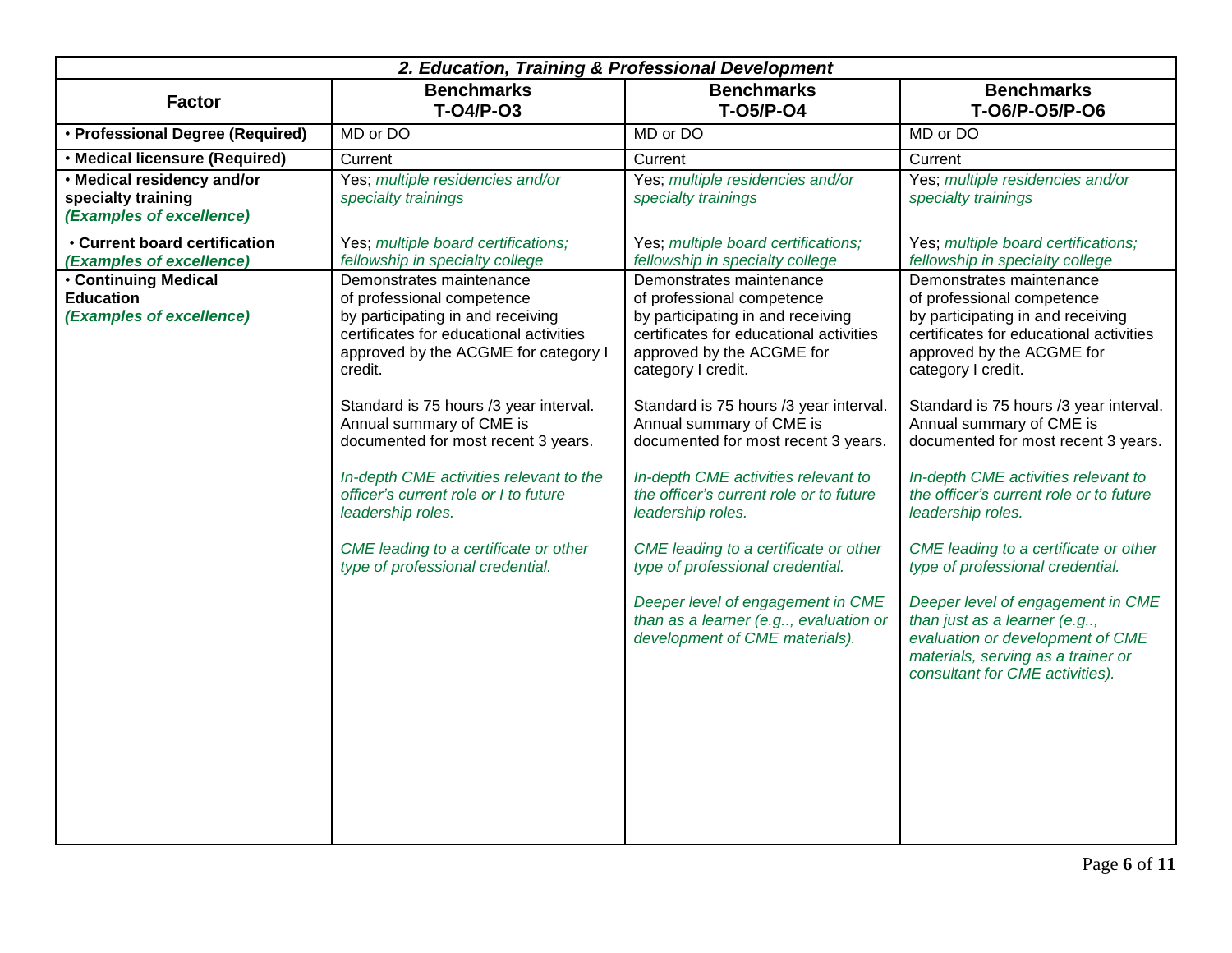| 2. Education, Training & Professional Development                      |                                                                                                                                                                                                                                                                                                                                                                                                                                                           |                                                                                                                                                                                                                                                                                                                                                                                                                                                                                                                                                                                     |                                                                                                                                                                                                                                                                                                                                                                                                                                                                                                                                                                                                                          |  |
|------------------------------------------------------------------------|-----------------------------------------------------------------------------------------------------------------------------------------------------------------------------------------------------------------------------------------------------------------------------------------------------------------------------------------------------------------------------------------------------------------------------------------------------------|-------------------------------------------------------------------------------------------------------------------------------------------------------------------------------------------------------------------------------------------------------------------------------------------------------------------------------------------------------------------------------------------------------------------------------------------------------------------------------------------------------------------------------------------------------------------------------------|--------------------------------------------------------------------------------------------------------------------------------------------------------------------------------------------------------------------------------------------------------------------------------------------------------------------------------------------------------------------------------------------------------------------------------------------------------------------------------------------------------------------------------------------------------------------------------------------------------------------------|--|
| <b>Factor</b>                                                          | <b>Benchmarks</b><br>T-04/P-03                                                                                                                                                                                                                                                                                                                                                                                                                            | <b>Benchmarks</b><br><b>T-05/P-04</b>                                                                                                                                                                                                                                                                                                                                                                                                                                                                                                                                               | <b>Benchmarks</b><br>T-06/P-05/P-06                                                                                                                                                                                                                                                                                                                                                                                                                                                                                                                                                                                      |  |
| • Public Health Training<br>and Experience<br>(Examples of excellence) | Additional course work in<br>public health, emergency<br>preparedness, RedDOG<br>modules, and other training related to<br>agency mission, current role, or future<br>roles. This might include (but is not<br>limited to) bioethics, epidemiology,<br>public health policy, research, and<br>regulatory affairs.<br>An additional consideration may include<br>substantive participation in a<br>community-based public health initiative<br>or program. | Additional course work in<br>public health, emergency<br>preparedness, RedDOG<br>modules, and other training related to<br>agency mission, current role, or<br>future roles. This might include (but is<br>not limited to) bioethics,<br>epidemiology, public health policy,<br>research, and regulatory affairs.<br>Work experience or committee<br>service on a local, regional, national,<br>or international public health activity<br>or initiative.<br>An additional consideration may<br>include leadership in a community-<br>based public health initiative or<br>program. | Additional course work in<br>public health, emergency<br>preparedness, RedDOG<br>modules, and other training related to<br>agency mission, current role, or<br>future roles. This might include (but is<br>not limited to) bioethics,<br>epidemiology, public health policy,<br>research, and regulatory affairs.<br>Work experience or committee<br>service on a local, regional, national,<br>or international public health activity<br>or initiative.<br>An additional consideration may<br>include design, supervision, or<br>mentorship to others for a<br>community-based public health<br>initiative or program. |  |
| <b>. Additional Degrees</b><br>(Examples of excellence)                | MPH, MHSc, PhD or other<br>degree relevant to agency<br>mission, or other training<br>qualifications of note.                                                                                                                                                                                                                                                                                                                                             | MPH, MHSc, PhD or other<br>degree relevant to agency<br>mission, or other training<br>qualifications of note.                                                                                                                                                                                                                                                                                                                                                                                                                                                                       | MPH, MHSc, PhD or other<br>degree relevant to agency<br>mission, or other training<br>qualifications of note.                                                                                                                                                                                                                                                                                                                                                                                                                                                                                                            |  |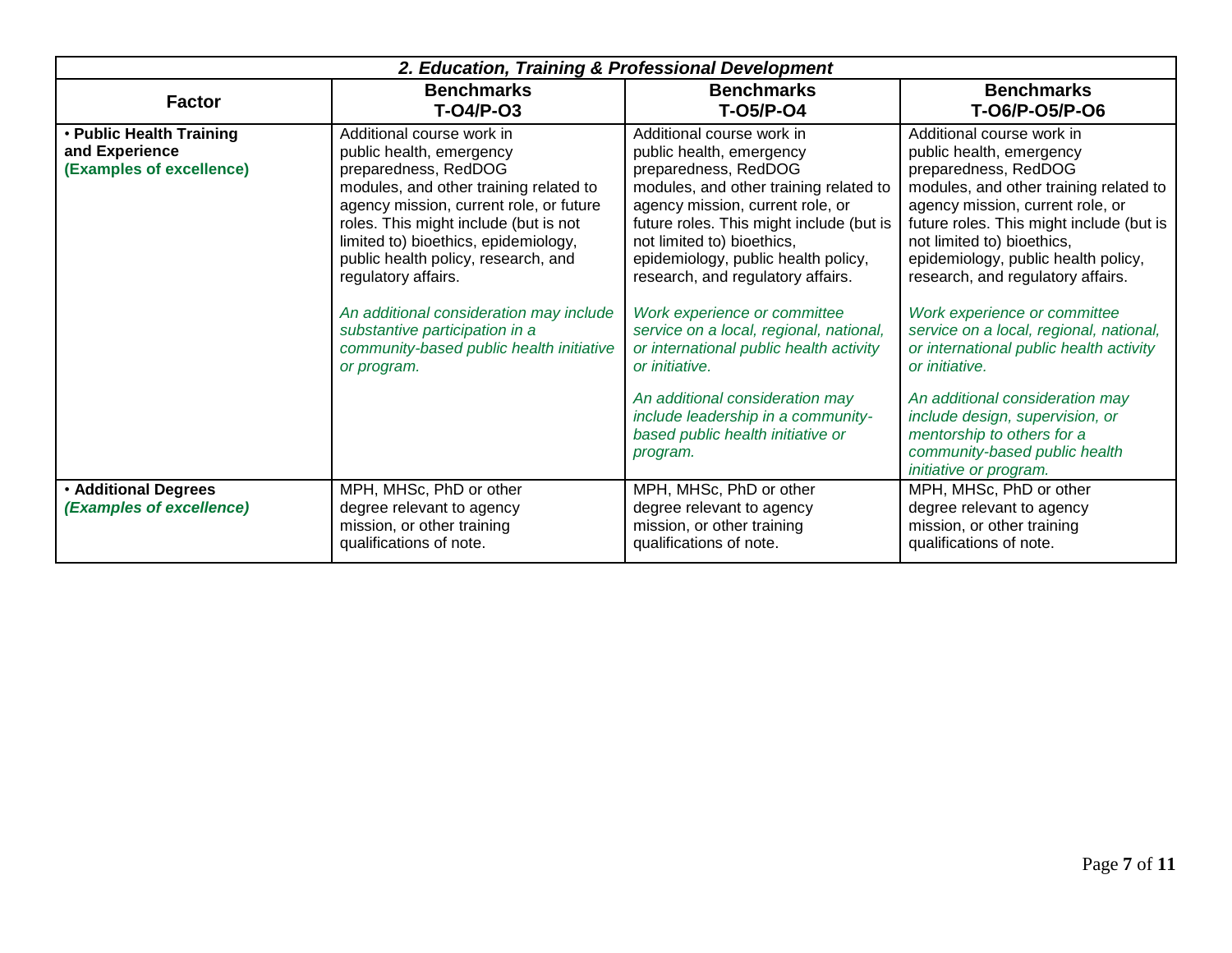| 3. Career Progression & Potential               |                                                                                                                                                                                                              |                                                                                                                                                                                                              |                                                                                                                                                                                                              |  |
|-------------------------------------------------|--------------------------------------------------------------------------------------------------------------------------------------------------------------------------------------------------------------|--------------------------------------------------------------------------------------------------------------------------------------------------------------------------------------------------------------|--------------------------------------------------------------------------------------------------------------------------------------------------------------------------------------------------------------|--|
| <b>Factor</b>                                   | <b>Benchmarks</b><br>$T-O4/P-O3$                                                                                                                                                                             | <b>Benchmarks</b><br><b>T-05/P-04</b>                                                                                                                                                                        | <b>Benchmarks</b><br>T-06/P-05/P-06                                                                                                                                                                          |  |
| • Pillar Assignment                             | Officer encumbers a position that meets one of the five pillars.                                                                                                                                             |                                                                                                                                                                                                              |                                                                                                                                                                                                              |  |
| • Billet                                        | Officer should be in an<br>O-4 billet or above.                                                                                                                                                              | Officer should be in an<br>O-5 billet or above.                                                                                                                                                              | Officer should be in an<br>O-6 billet or above.                                                                                                                                                              |  |
| • Assignments<br>(Examples of Excellence)       | Reflect increasing independence,<br>responsibility, accountability, and<br>emerging leadership potential, in<br>current role or on detail assignments<br>(including TDY assignments and<br>deployments).     | Reflect increasing independence,<br>responsibility, accountability, and<br>leadership, in current role or on detail<br>assignments (including TDY<br>assignments and deployments).                           | Reflect increasing independence<br>responsibility, accountability, and<br>leadership, in current role or on detail<br>assignments (including TDY<br>assignments and deployments).                            |  |
| • Mobility, Geographic and/or<br>Programmatic   | One geographic or programmatic<br>move.                                                                                                                                                                      | Two geographic or programmatic<br>moves.                                                                                                                                                                     | Three geographic or programmatic<br>moves.                                                                                                                                                                   |  |
| (Examples of Excellence)                        | May consider fewer moves provided<br>moves reflect increasing responsibility<br>and leadership.                                                                                                              | May consider fewer moves provided<br>moves reflect increasing responsibility<br>and leadership.                                                                                                              | May consider fewer moves provided<br>moves reflect increasing responsibility<br>and leadership.                                                                                                              |  |
|                                                 | Mobility may also be demonstrated by<br>extended details (lasting 30 days or<br>more) or by deployments with<br>RedDOG or with officer's agency<br>(lasting 14 days or more or totaling 30<br>days or more). | Mobility may also be demonstrated by<br>extended details (lasting 30 days or<br>more) or by deployments with<br>RedDOG or with officer's agency<br>(lasting 14 days or more or totaling 30<br>days or more). | Mobility may also be demonstrated by<br>extended details (lasting 30 days or<br>more) or by deployments with<br>RedDOG or with officer's agency<br>(lasting 14 days or more or totaling 30<br>days or more). |  |
| • Collateral Duties<br>(Examples of Excellence) | Agency mission-related duties that are<br>not included in the billet description.<br>Involvement is local and as a team<br>member.                                                                           | Agency mission-related duties that are<br>not included in the billet description.<br>Involvement is regional or national and<br>officer serves in leadership role.<br>Serves as a leader of a task force (or | Agency mission-related duties that are<br>not included in the billet description.<br>Involvement is regional or national and<br>officer serves in leadership role.<br>Officer has initiated the activity.    |  |
|                                                 |                                                                                                                                                                                                              | similar group) at, or above, the<br>Agency, local or regional level<br>Lead a clinical quality improvement<br>initiative or educational project.<br>Precept/supervise trainees.                              | Serves as a leader of a task force (or<br>similar group) at either the Agency,<br>regional, national or international level<br>Design a clinical quality improvement<br>initiative or educational project.   |  |
|                                                 |                                                                                                                                                                                                              |                                                                                                                                                                                                              | Precept/supervise trainees.                                                                                                                                                                                  |  |

*Note: Entries marked "Examples of Excellence" indicate sample activities and accomplishments through which an officer may distinguish him or herself. It is neither expected nor essential that an officer achieve all of these examples to be considered for promotion.*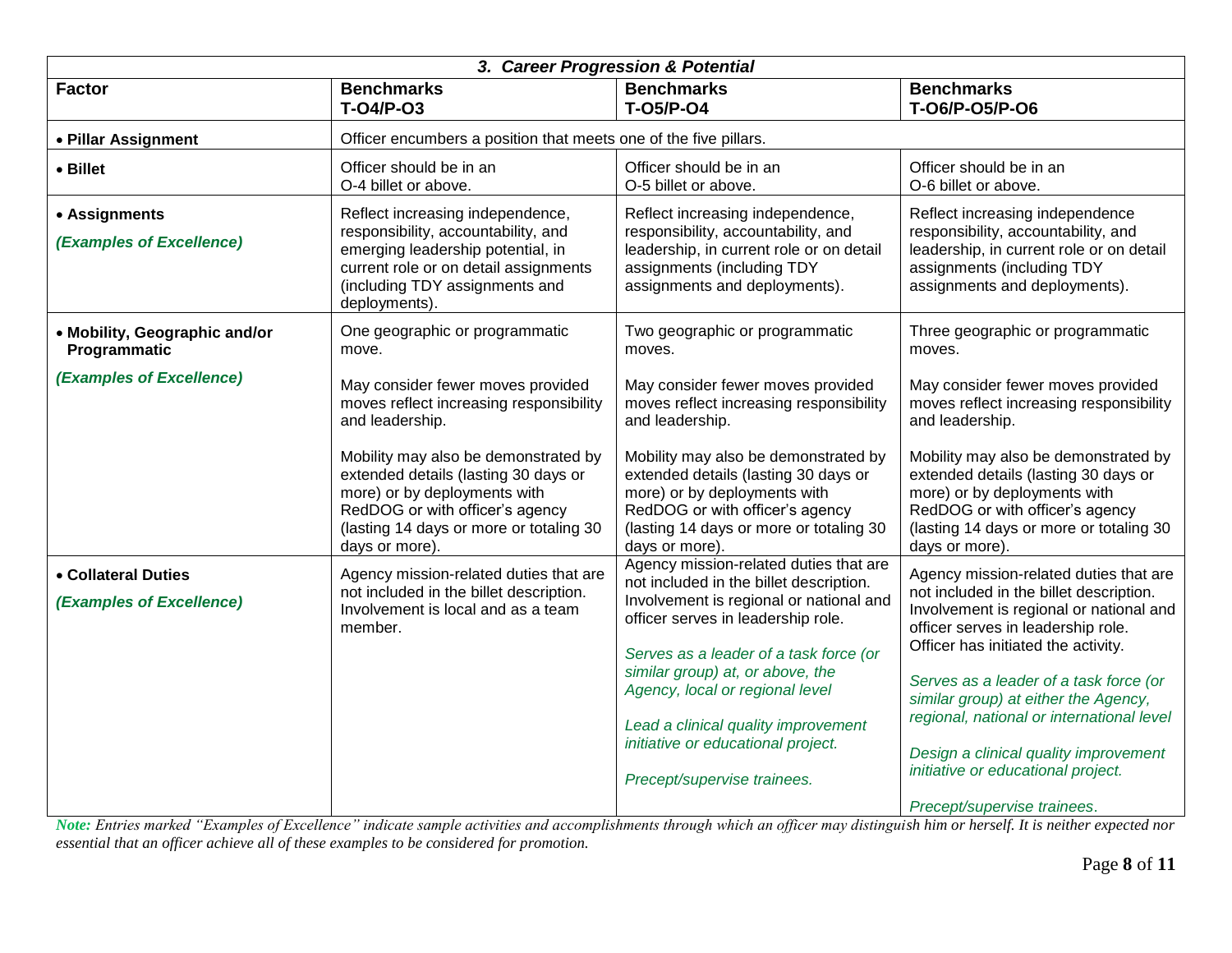|                                                                                                                                                                                                                                                  | 4. Professional Contributions & Services to the PHS Commissioned Corps (Officership)                                                                      |                                                                                                                                                           |                                                                                                                                                           |                                                                                                                                                                   |  |
|--------------------------------------------------------------------------------------------------------------------------------------------------------------------------------------------------------------------------------------------------|-----------------------------------------------------------------------------------------------------------------------------------------------------------|-----------------------------------------------------------------------------------------------------------------------------------------------------------|-----------------------------------------------------------------------------------------------------------------------------------------------------------|-------------------------------------------------------------------------------------------------------------------------------------------------------------------|--|
| <b>Factor</b>                                                                                                                                                                                                                                    | <b>Benchmarks</b><br>$P-O2*$                                                                                                                              | <b>Benchmarks</b><br>T-04/P-03*                                                                                                                           | <b>Benchmarks</b><br><b>T-05/P-04</b>                                                                                                                     | <b>Benchmarks</b><br>T-06/P-05/P-06                                                                                                                               |  |
| · Honor/<br><b>Integrity/Duty</b>                                                                                                                                                                                                                | Displaying honor and integrity<br>as an officer.                                                                                                          | Displaying honor and<br>integrity as an officer.                                                                                                          | Displaying honor and integrity<br>as an officer.                                                                                                          | Displaying honor and<br>integrity as an officer.                                                                                                                  |  |
| As a USPHS Officer                                                                                                                                                                                                                               | Completes mandatory CC<br>training                                                                                                                        | Completes mandatory CC<br>training                                                                                                                        | Completes mandatory CC<br>training                                                                                                                        | Completes mandatory CC<br>training                                                                                                                                |  |
| o Honor and integrity are<br>the consistent regard for<br>the highest standards of<br>behaviors and the refusal<br>to violate one's personal<br>and professional codes.<br>$\circ$ Duty is the free<br>acceptance of a<br>commitment to service. | Officer participates in personal<br>and professional duties to<br>meet obligations.<br>No disciplinary or adverse<br>actions; officer in good<br>standing | Officer participates in<br>personal and professional<br>duties to meet obligations.<br>No disciplinary or adverse<br>actions; officer in good<br>standing | Officer participates in<br>personal and professional<br>duties to meet obligations.<br>No disciplinary or adverse<br>actions; officer in good<br>standing | Officer participates in<br>personal and professional<br>duties to meet obligations.<br>No disciplinary or adverse<br>actions; officer in good<br>standing         |  |
| <b>Officer CC Contributions</b><br>Significant contributions are<br>based on information<br>contained in the Officer's<br>Statement, CV, and<br>documented in letters of<br>appreciation. Examples<br>may include:                               | Appointed member or<br>volunteer.<br>Evidence that CC and                                                                                                 | Appointed member or<br>volunteer.<br>Evidence that CC and                                                                                                 | Appointed member or<br>volunteer who leads<br>subcommittee or<br>demonstrates substantive<br>role.<br>Evidence that CC and                                | Appointed member or<br>volunteer who serves as<br>Chair or Vice-Chair, or leads<br>subcommittees, or<br>demonstrates substantive<br>role.<br>Evidence that CC and |  |
| <b>O</b> Membership/ Leadership/<br><b>Involvement in PAC and</b><br><b>Advisory Groups (e.g.,</b><br>Junior Officers Advisory<br>Group, Minority Officers<br>Liaison Council)                                                                   | collateral activities impact and<br>contribute to the PHS mission<br>at the local level.                                                                  | collateral activities impact<br>and contribute to the PHS<br>mission at the local level.                                                                  | collateral activities impact and<br>contribute to the PHS mission<br>at the regional level.                                                               | collateral activities impact<br>and contribute to the PHS<br>mission at the regional,<br>national or international<br>level.                                      |  |
| $\circ$ Recruitment Activities                                                                                                                                                                                                                   |                                                                                                                                                           | Documented recruitment<br>activities                                                                                                                      | Documented recruitment<br>activities                                                                                                                      | Documented recruitment<br>activities                                                                                                                              |  |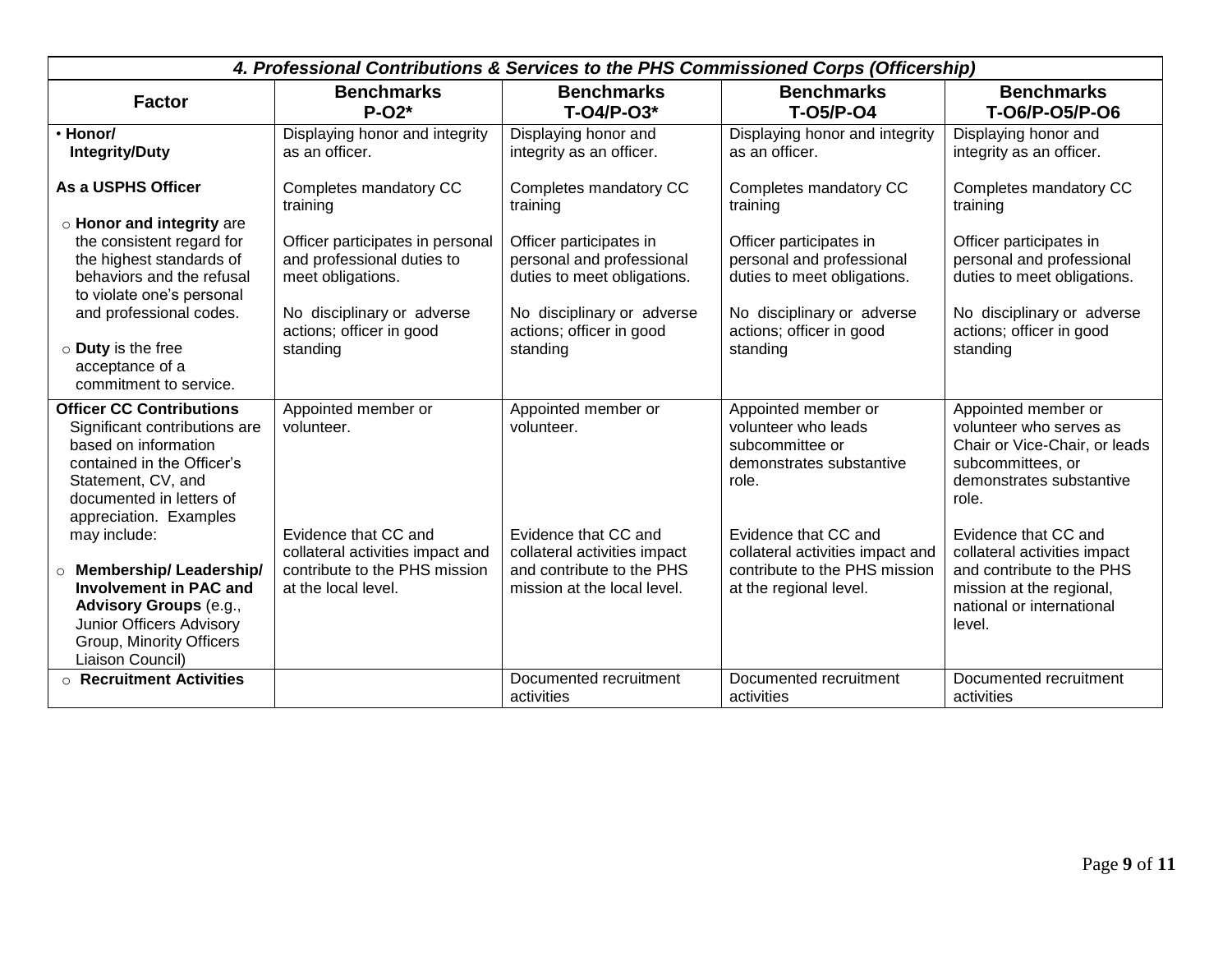|                                                                                                                                                                                                                                                                                                                                                                                                                                                | 4. Professional Contributions & Services to the PHS Commissioned Corps (Officership) |                                                                                      |                                                                                                                                                                                                                                                                                                                                                             |                                                                                                                                                                                                                                                                                                                                                                                               |  |
|------------------------------------------------------------------------------------------------------------------------------------------------------------------------------------------------------------------------------------------------------------------------------------------------------------------------------------------------------------------------------------------------------------------------------------------------|--------------------------------------------------------------------------------------|--------------------------------------------------------------------------------------|-------------------------------------------------------------------------------------------------------------------------------------------------------------------------------------------------------------------------------------------------------------------------------------------------------------------------------------------------------------|-----------------------------------------------------------------------------------------------------------------------------------------------------------------------------------------------------------------------------------------------------------------------------------------------------------------------------------------------------------------------------------------------|--|
| <b>Factor</b>                                                                                                                                                                                                                                                                                                                                                                                                                                  | <b>Benchmarks</b><br>$P-O2*$                                                         | <b>Benchmarks</b><br>$T-O4/P-O3*$                                                    | <b>Benchmarks</b><br>T-05/P-04                                                                                                                                                                                                                                                                                                                              | <b>Benchmarks</b><br>T-06/P-05/P-06                                                                                                                                                                                                                                                                                                                                                           |  |
| <b>Mentoring</b>                                                                                                                                                                                                                                                                                                                                                                                                                               | Participates as a protégé in<br>regular one-on-one or group<br>mentoring activities  | Participates as a protégé in<br>regular one-on-one or group<br>mentoring activities. | Participates as a primary or<br>team mentor in regular one-<br>on-one or group mentoring<br>activities. Seeks mentors<br>within peers or higher level.<br>Completes a formal mentor<br>assignment verified via letter<br>from PAC, Advisory Group,<br>Agency leadership, etc.<br>Recruits other mentors to<br>support professional<br>development of peers. | Participates as a primary<br>mentor in regular one-on-<br>one or group mentoring<br>activities. Seeks mentors<br>within peers or higher level.<br>Completes a formal mentor<br>assignment verified via letter<br>from PAC, Advisory Group,<br>Agency leadership, etc.<br>Recruits, trains, supports<br>and manages other mentors<br>for the professional<br>development of other<br>officers. |  |
| <b>Professional contributions</b><br>Commitment to professional<br>development and officer<br>visibility, i.e while in uniform.<br>Significant contributions are<br>based on information<br>contained in the CV, and<br>documented in letters of<br>appreciation, awards, etc.<br>Examples may include:<br>Membership/<br>$\circ$<br>Involvement in<br><b>Professional, Uniformed</b><br><b>Service, and Specialty</b><br><b>Organizations</b> | Active member at the local<br>level.                                                 | Active member at the local<br>and/or regional level.                                 | Active member at the regional<br>or national level.<br>Serves as contributing<br>member to the organization<br>through a committee or<br>subcommittee.                                                                                                                                                                                                      | Active member at the<br>national or international<br>level.<br>Serves in a leadership role<br>in the organization such as<br>subcommittee Chair or Chair<br>of the organization.                                                                                                                                                                                                              |  |